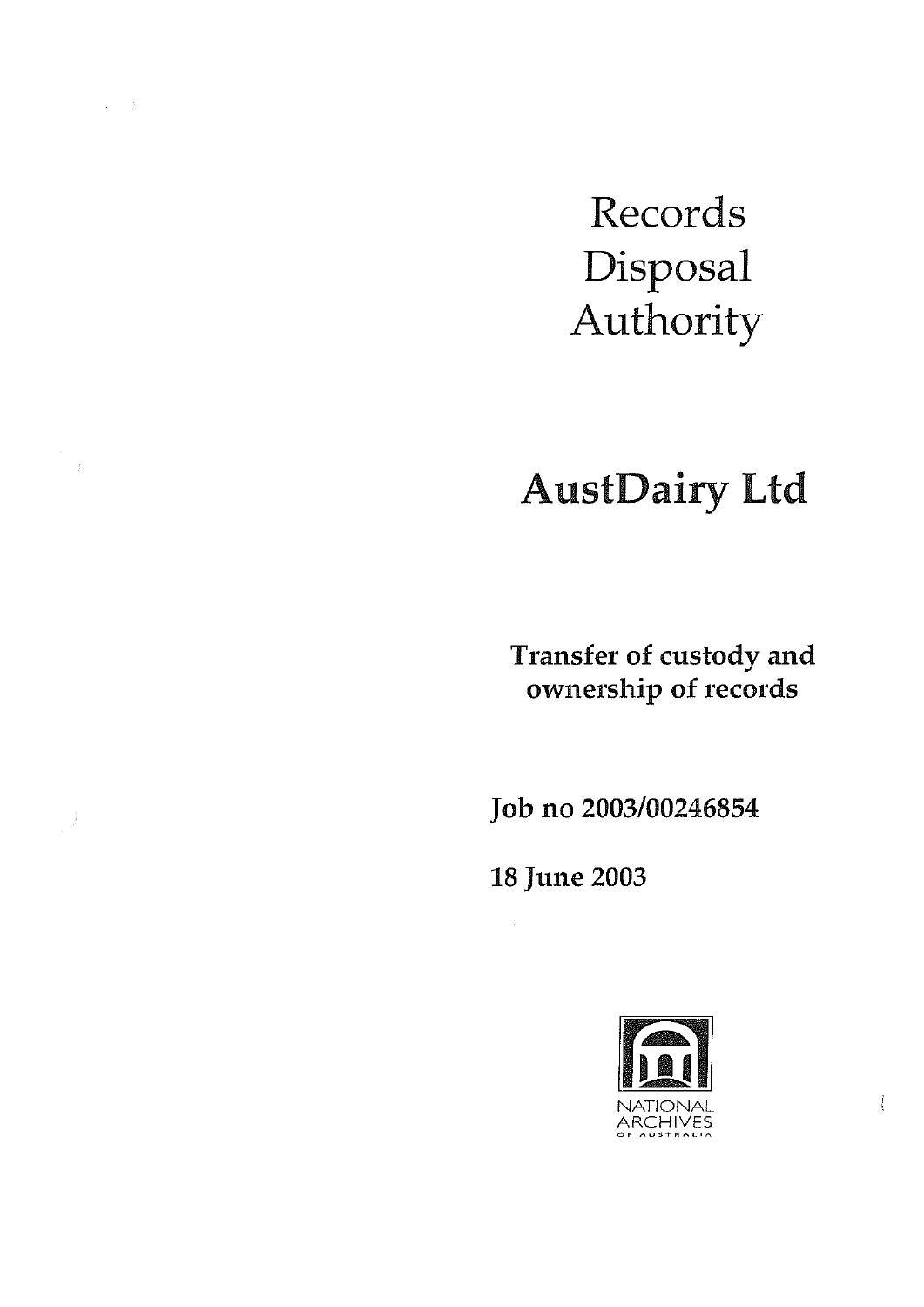© Commonwealth of Australia 2003

 $\label{eq:2.1} \mathcal{L}^{\mathcal{A}}(\mathcal{A})=\sum_{i=1}^n\mathcal{L}^{\mathcal{A}}(\mathcal{A})\mathcal{A}^{\mathcal{A}}(\mathcal{A})\mathcal{A}^{\mathcal{A}}(\mathcal{A}).$ 

 $\mathcal{A}^{\mathcal{A}}$ 

 $\frac{1}{2}$ 

 $\sim 10^6$ 

This work is copyright. Apart from any use as permitted under the *Copyright*  Act 1968, no part may be reproduced by any process without prior written permission from the National Archives of Australia. Requests and inquiries concerning reproduction and rights should be directed to the Publications Manager, National Archives of Australia, PO Box 7425, Canberra Mail Centre ACT 2610, Australia.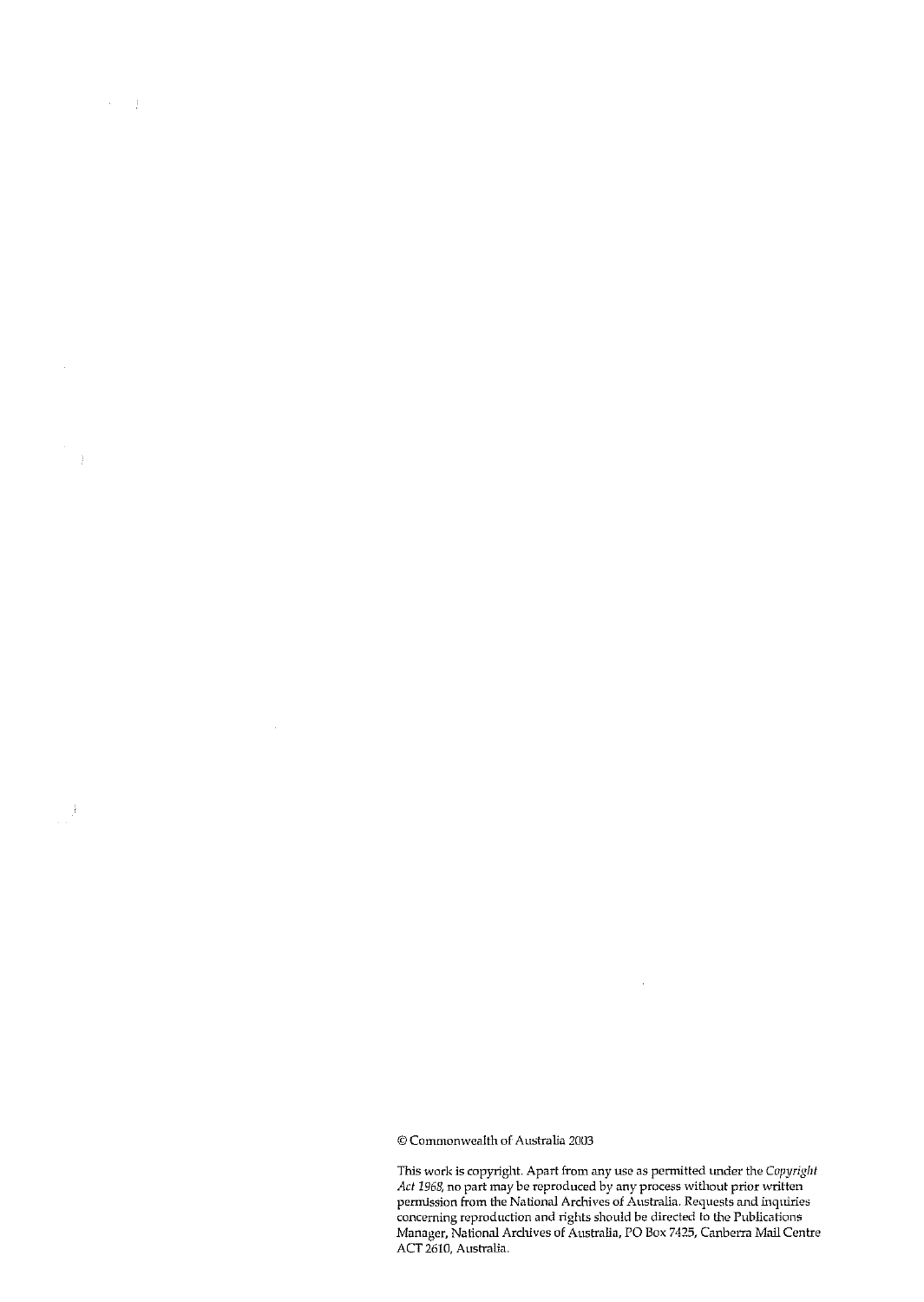#### **CONTENTS**

 $\bar{\lambda}$ 

 $\pm$ 

| <b>INTRODUCTION</b>                           | 5 |
|-----------------------------------------------|---|
| Disposal Authorisation                        | 5 |
| Purpose of this Authority                     | 5 |
| Using this Authority                          | 5 |
| Conditions attached to the Disposal Authority | 5 |
| Amendment of this Authority                   | 6 |
| <b>CONTACT INFORMATION</b>                    | 6 |
| <b>AUTHORISATION</b>                          |   |
| <b>APPLICATION</b>                            | 8 |
| <b>CLASSES</b>                                | 9 |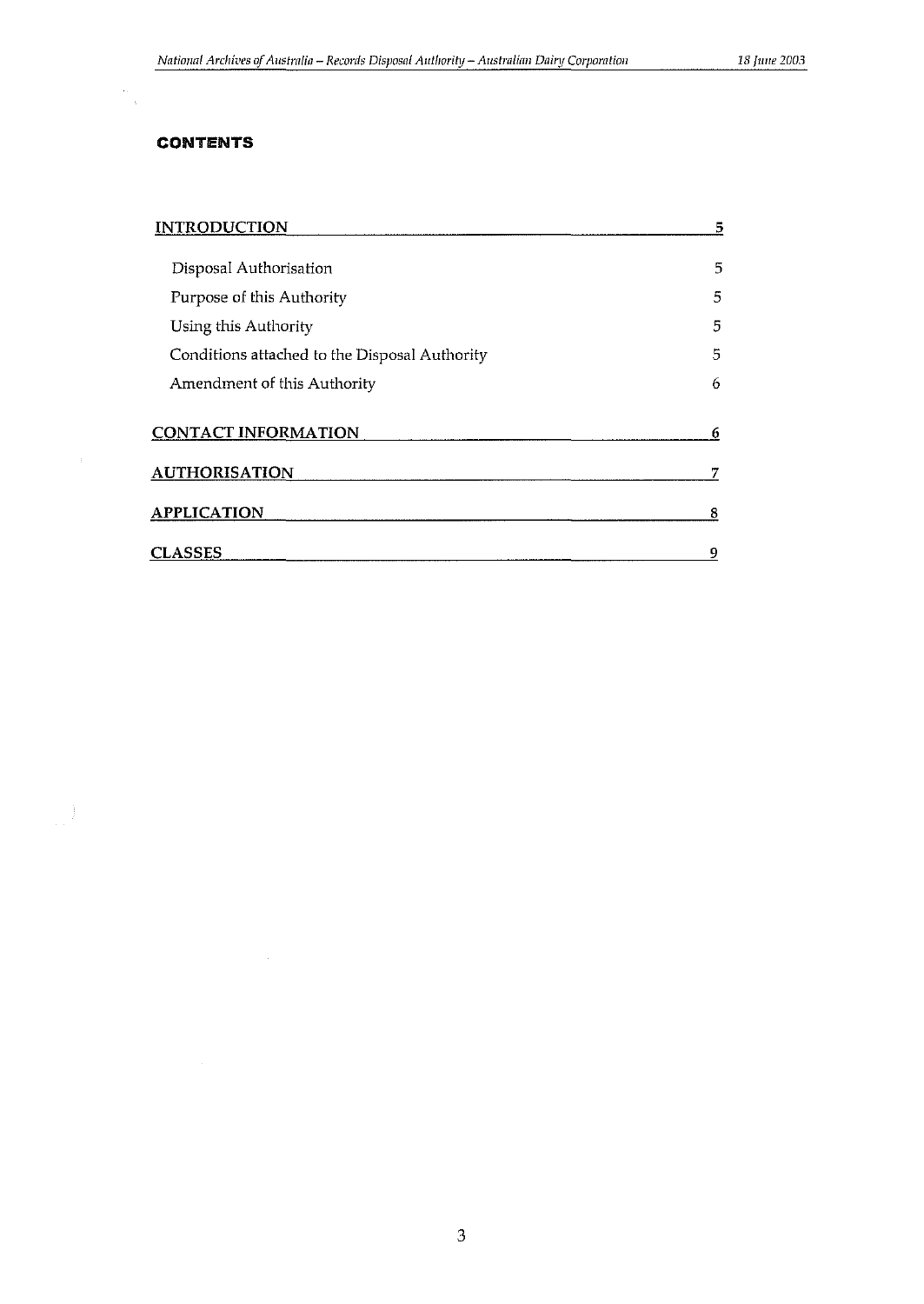$\sim$ 

 $\frac{1}{2}$ 

 $\mathbf{r}$ 

 $\frac{1}{\sqrt{2}}$ 

 $\frac{1}{4}$ 

 $\bar{\mathcal{A}}$ 

 $\boldsymbol{\downarrow}$ 

 $\hat{\mathcal{A}}$ 

 $\hat{\mathcal{A}}$ 

[This page left Intentionally blank]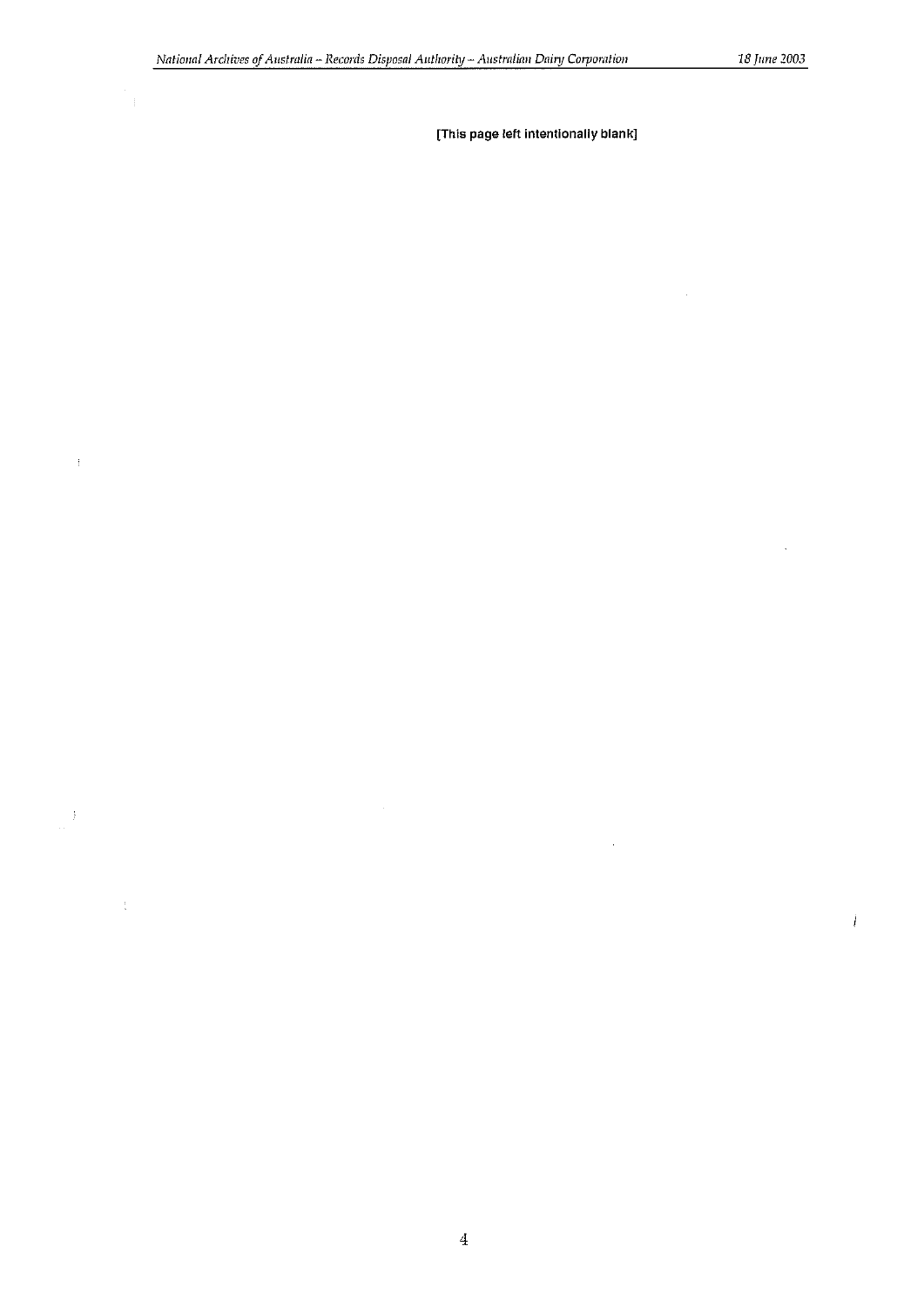### **INTRODUCTION**

#### Disposal authorisation

Section 24 of the *Archives Act* 1983 provides that records are not to be disposed of without the consent of the Archives unless the action of disposal is positively required by law, or takes place in accordance with a normal administrative practice of which the Archives does not disapprove. Advice on the provisions of the Archives Act can be obtained from any National Archives office.

#### Purpose of this authority

This authority authorises the transfer of custody or ownership, or other disposal, of Commonwealth records as required by the Archives Act.

#### Using this authority

This authority covers records controlled by the agency and applies only to the records or classes of records described in the authority.

This authority is to be used to determine the custody or ownership of Commonwealth records. This is done by a process known as 'sentencing'. Sentencing involves the examination of records in order to identify the individual disposal class to which they belong. This process enables the sentencing officer to determine the appropriate disposal action for the records. Advice on sentencing can be obtained from your nearest National Archives office.

This authority authorises the transfer of custody and ownership of records out of the Commonwealth that are covered by the specified classes and date ranges of those classes. All other records of the agency that fall outside the scope of these classes and date ranges remain Commonwealth records.

Records remaining in Commonwealth custody should be sentenced in accordance with the Administrative Functions Disposal Authority issued by the National Archives to cover housekeeping and other records common to most Commonwealth agencies and other specific Records Disposal Authorities issued to the agency. Records selected as national archives should be transferred into the custody of the National Archives. The Archives no longer accepts records which have not been sentenced in accordance with valid Records Disposal Authorities. Commonwealth agencies may withdraw records for official reference purposes through the lending service.

#### Conditions attached to the disposal authority

In some circumstances, it may be necessary for the relevant Conunonwealth agency to enter into contractual arrangements with the body taking custody or ownership of the records to ensure that the ongoing needs of the Commonwealth are protected. The contract may include clauses to:

- recover records at the completion of the contract, or at any other reasonable time
- ensure that the records are appropriately managed and maintained
- protect the security of the records
- ensure compliance with the provisions of the Privacy Act 1988 as if the custodian was the 'Record Keeper' in accordance with that Act
- **• prevent unauthorised disclosure of information, in accordance with the provisions of the**  Crimes Act 1914 and any legislation relevant to your agency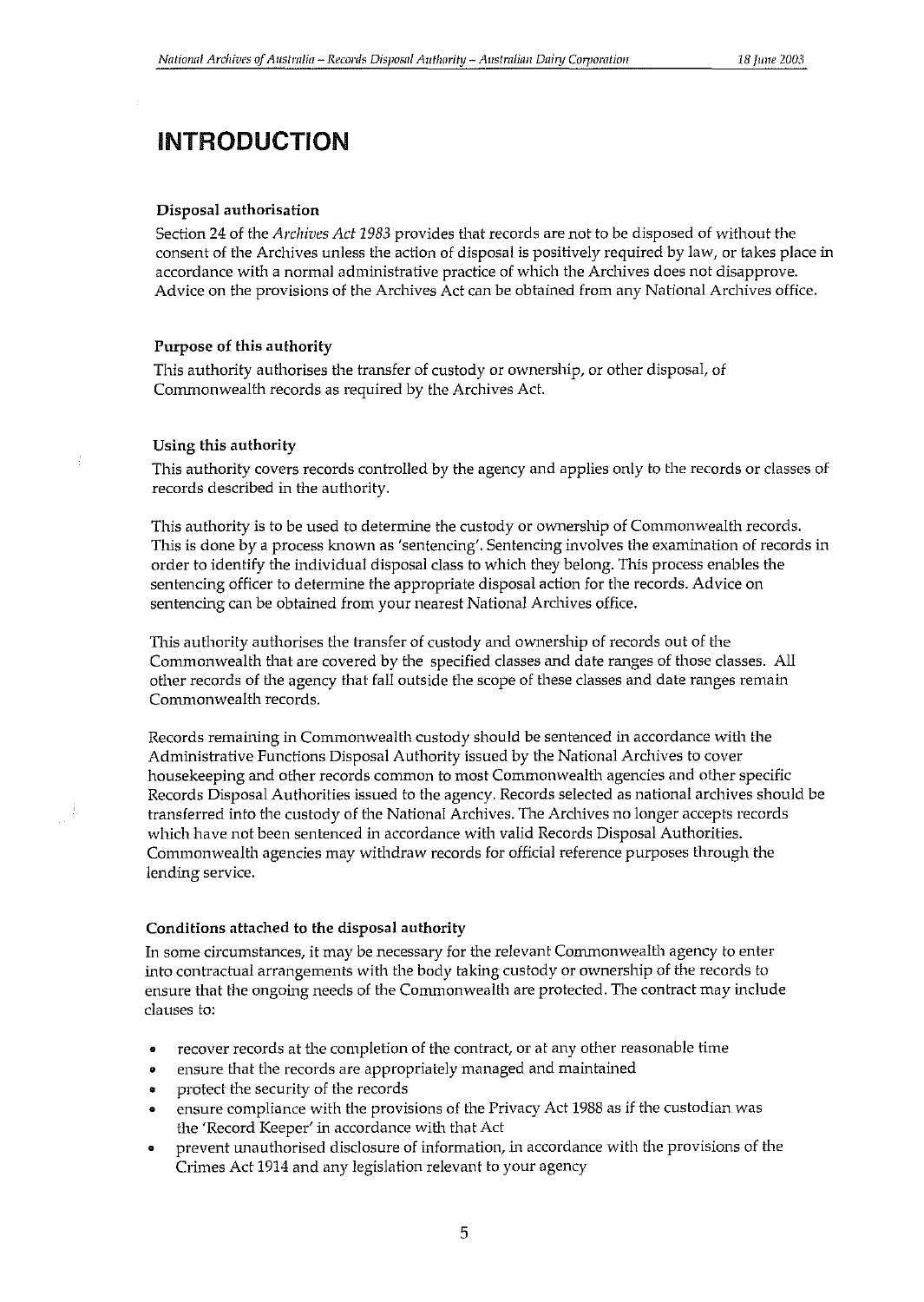- provide for reasonable access to the records by the Commonwealth and its authorised agents
- limit the use of the records to legitimate purposes under the terms of the contract

You should seek specific legal advice on these matters.

#### Amendment of this authority

An amendment of this authority must be approved by the National Archives. Officers using the authority should advise the National Archives of any changes considered desirable.

#### CONTACT INFORMATION

 $\mathbb{R}^3 \times \mathbb{R}^3$ 

#### 1. For changes to this RDA contact the Canberra Office of the National Archives of Australia: Queen Victoria Terrace Tel: (02) 6212 3610

Parkes ACT 2600 Canberra Mail Centre

PO Box 7425 **Email:** recordkeeping@naa.gov.au

ACT 2610 Website: www.naa.gov.au

2. For sentencing advice contact your local office of the National Archives. The address and phone number of your local office can be found at the National Archives web-site address above.

 $\epsilon$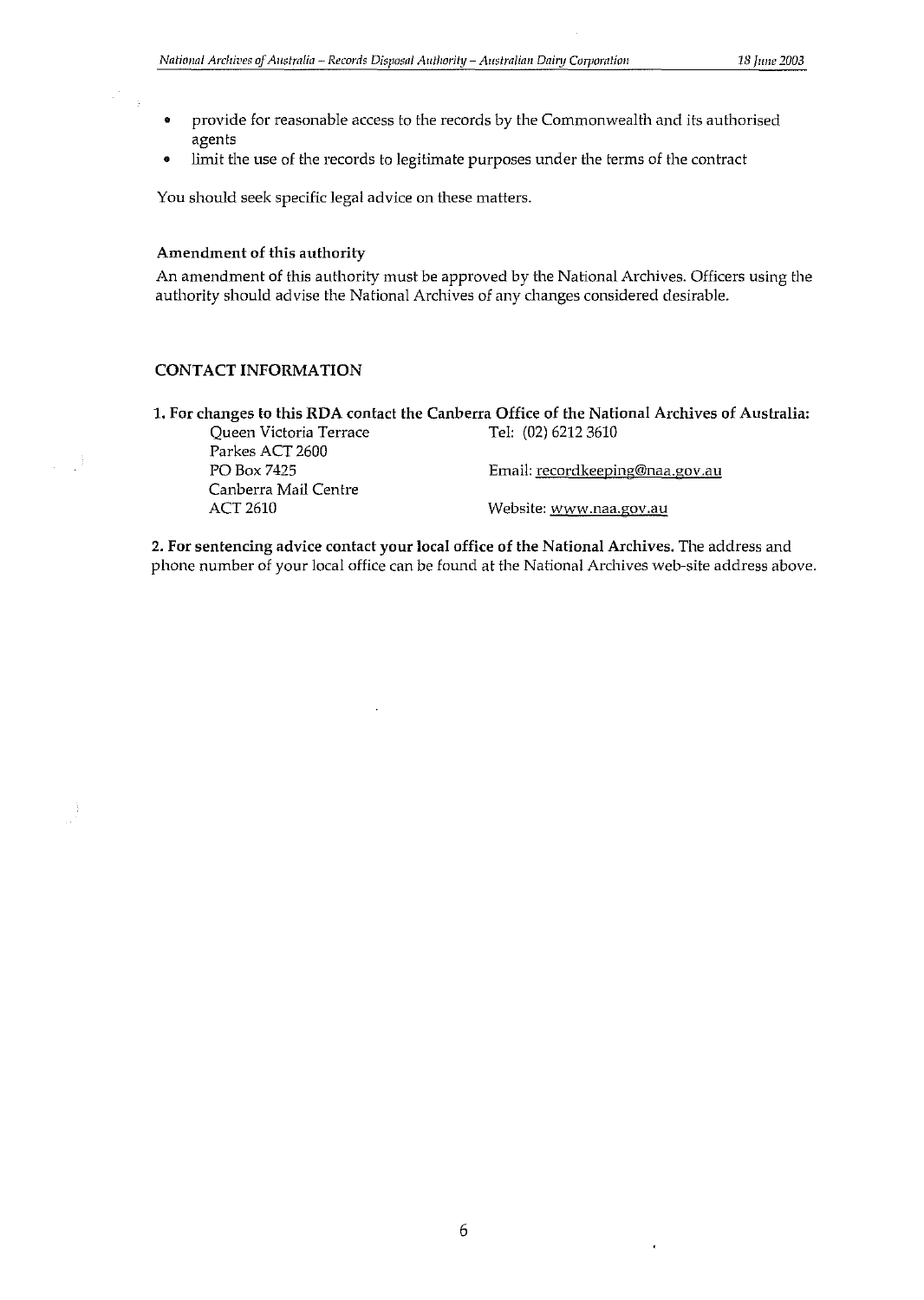<u> Henrik Stor Henri</u>

#### RDAJob No *2003/00246854*

#### **AUTHORISATION**

<u> Estado e con</u>

RECORDS DISPOSAL AUTHORITY

|                          | The Secretary                                                                                                                                     |
|--------------------------|---------------------------------------------------------------------------------------------------------------------------------------------------|
| Person to whom notice of | Agriculture, Fisheries and Forestry -                                                                                                             |
| authorisation is given:  | Australia                                                                                                                                         |
|                          | <b>Edmund Barton Building</b>                                                                                                                     |
|                          | <b>Broughton Street</b>                                                                                                                           |
|                          | <b>BARTON ACT 2601</b>                                                                                                                            |
|                          |                                                                                                                                                   |
|                          | The state of the state of the state of the state of the state of the state of the state of the state of the state of<br><u> Helenia (m. 1988)</u> |
|                          |                                                                                                                                                   |

| <b>Purpose:</b> | AUTHORISES ARRANGEMENTS FOR THE DISPOSAL OF                      |  |
|-----------------|------------------------------------------------------------------|--|
|                 | RECORDS IN ACCORDANCE WITH SECTION 24(2)(b) OF                   |  |
|                 | THE ARCHIVES ACT 1983                                            |  |
|                 |                                                                  |  |
|                 |                                                                  |  |
|                 |                                                                  |  |
| Application:    | Records of AustDiary Ltd as described in the disposal classes in |  |
|                 | this authority.                                                  |  |
|                 |                                                                  |  |
|                 |                                                                  |  |

This authorisation applies to only the disposal of the records described on the authority in: accordance with the disposal action specified on the authority. The authority will apply only if disposal takes place with the consent of the agency that is responsible at the fime of disposal for the functions documented in the records concerned.

Authorising Officer, National Archives of Australia

Victor No Keale

Director, Recordkeeping Implementation

Date of Issue 18 June 2003

Date of Amendment

**Expiry Date**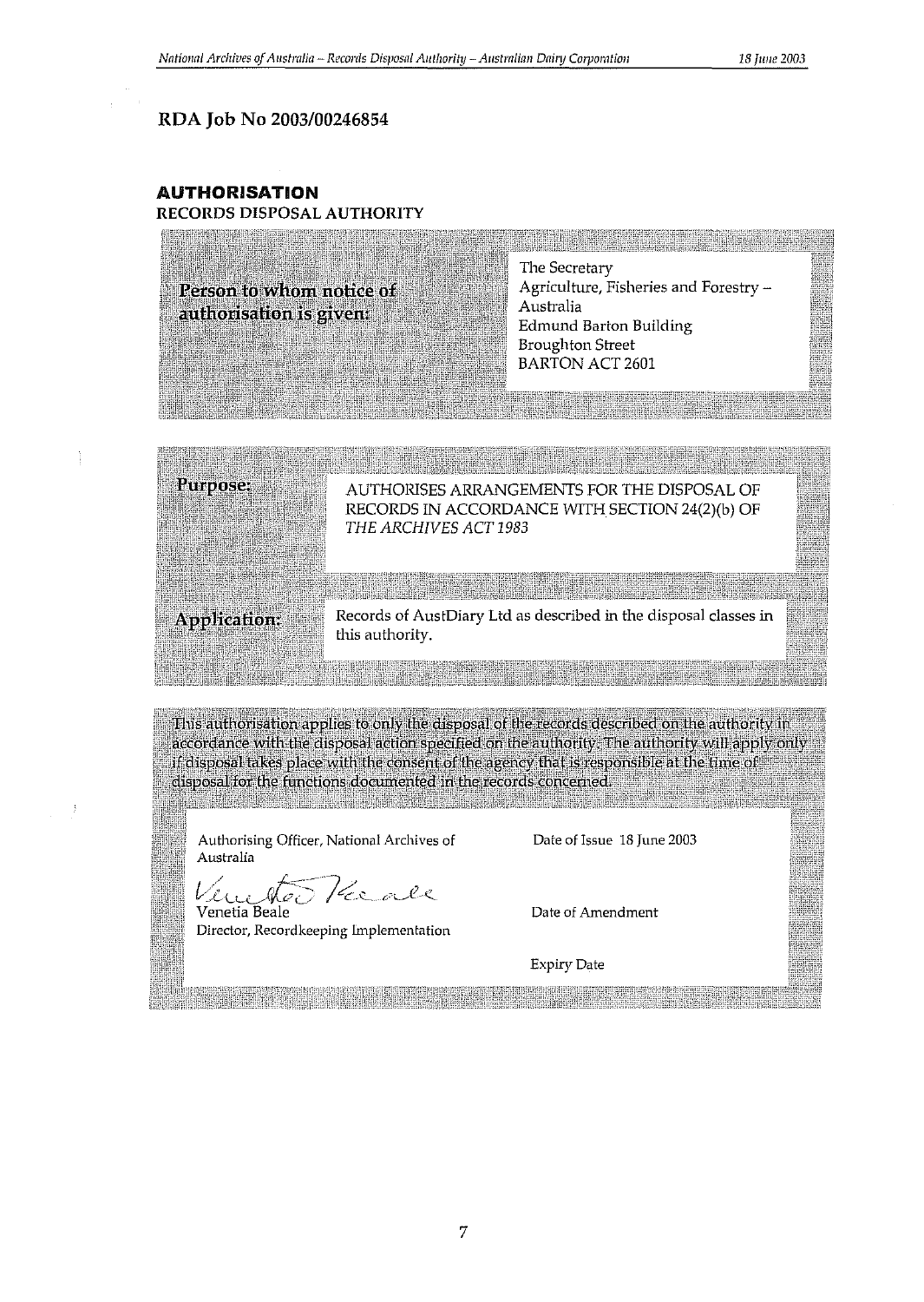### **APPLICATION**

This records disposal authority has been developed to address the records custody and ownership issues arising from the privatisation of the Australian Dairy Corporation (ADC), which as of 30 June 2003 will amalgamate with the Dairy Research and Development Corporation (DRDC) to form a single privatised entity, Dairy Australia. AustDairy Ltd is the commercial arm of the ADC, which operates as a wholly owned subsidiary. Following the amalgamation and privatisation process AustDairy Ltd will become a wholly owned subsidiary of Dairy Australia.

This disposal authority will authorise the transfer out of the Commonwealth of those records required to meet the ongoing opera tional needs of AustDairy Ltd.

This authority does not authorise the transfer to Dairy Australia of any records classified as "retain national archives" in the National Archive's Administrative Functions Disposal Authority (AFDA). All such records will be transferred to the National Archives prior to privatisation, or where that is not possible the records will be forwarded to the portfolio agency, the Department of Agriculture, Fisheries and Forestry of Australia (AFFA), to await transfer to the National Archives.

This authority does not authorise the transfer of records documenting the process of privatisation of the agency and associated issues. These records are potential national archives and must be transferred to AFFA.

Those records not transferred to Dairy Australia will be held by the portfolio agency until such time as they can be disposed of in accordance with an approved records disposal authority.